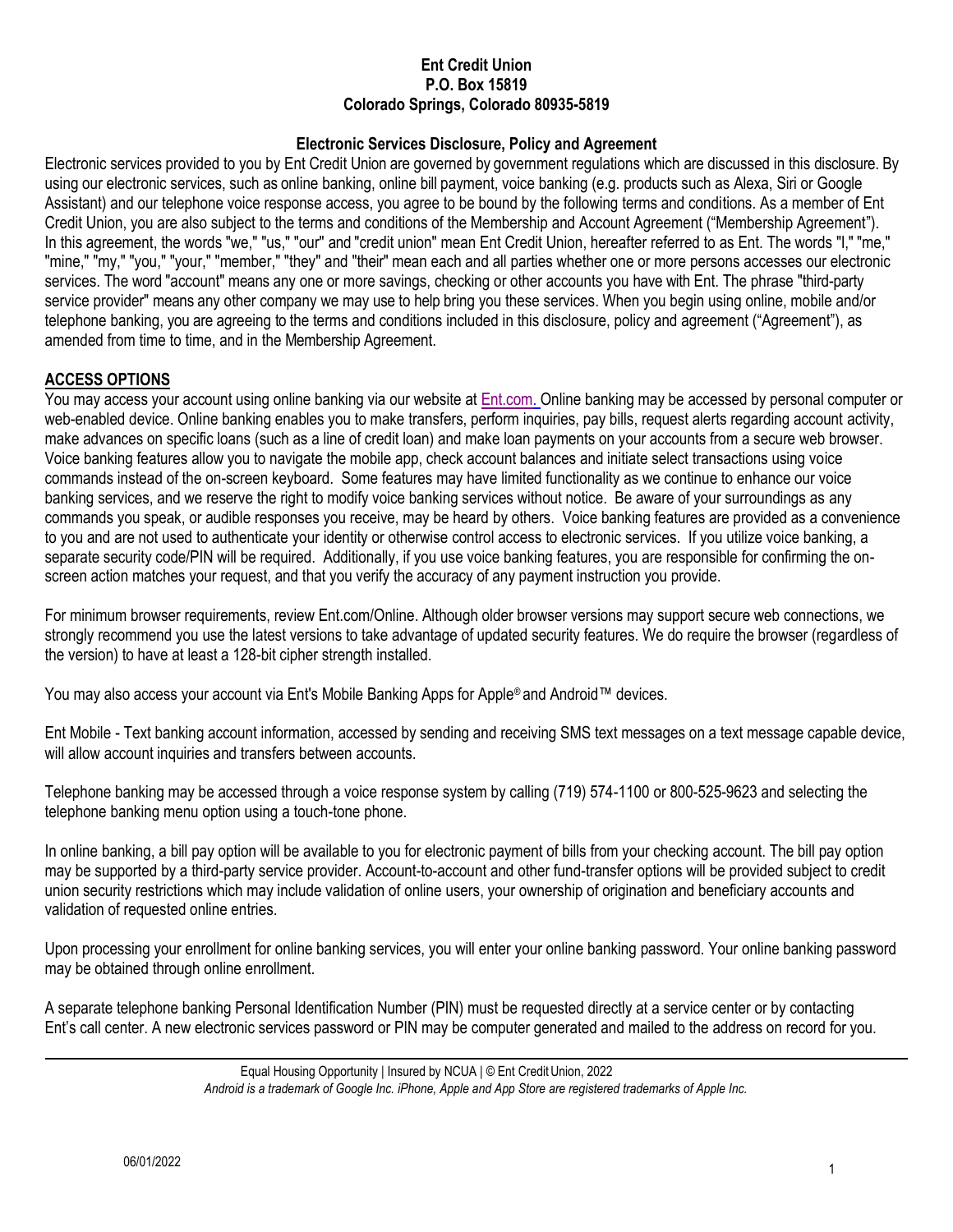Prevent unauthorized access to your accounts by keeping your log-in credentials confidential and ensure that you log out of our electronic services when you are finished. If you choose to activate a biometric feature, such as voice banking, it is your responsibility to control access to voice banking just as you would with your personal ID and password. **We will never ask you to share your log-in credentials, and you do not need to share your log-in credentials to send or receive money using our electronic services.** 

# **FEES**

 charges, text message charges, monthly bill pay charges or telephone or Internet access charges you may incur in using any electronic All fees related to electronic services including the bill pay option are described on the Fee Schedules which are available online at [Ent.com/Legal](https://Ent.com/Legal) under the "Important Account Information" link. Notice of change in fees from our third-party service provider may also be disclosed to you via online banking. You agree to pay Ent for any fees or costs related to the use of electronic services. You acknowledge that the bill pay service, mobile banking and mobile-text banking are optional and are furnished by third-party service providers which may assess fees directly for these services. You will be responsible for the cost of any hardware such as a PC or cell phone, any phone line services.

# **TRANSACTIONS**

Upon processing your enrollment for online services, you will enter your online banking password. Your online banking password may be obtained through online enrollment. A separate telephone banking PIN must be requested directly at a service center or by contacting Ent's call center. A new electronic services password or PIN may be computer generated and mailed to the address on record for you. It is your responsibility to change your password/PIN upon activation of the system. For your own protection you should change your password/PIN periodically. We encourage all users to select passwords/PINs not readily known through public information. We may notify you to change your password/PIN for security purposes. As an added precaution, your password/PIN may be disabled after you have exceeded the allowable incorrect login attempts. You may initiate electronic service transactions at any time seven (7) days a week. As with any computer/phone system, there may be times when these services are unavailable. You will normally have unlimited session time; however, you will be required to log in with your password again once you reach a period of inactivity of twenty (20) minutes when using online banking. You may use our electronic services to:

- 1. Obtain account information related to any of your savings, checking or loan accounts.
- 2. Obtain account history.
- 3. Obtain tax information, including forms and notices regarding total interest paid and dividends earned.
- 4. Open additional share accounts under your primary member number subject to membership and account restrictions imposed at the sole discretion of the credit union.
- 5. Transfer funds between your savings or checking accounts.
- 6. Transfer funds from your line of credit loan to your savings or checking accounts.
- 7. Transfer funds from savings or checking accounts to make payments on your Ent loans.
- 8. Download certain information about your account using software designed for that purpose.
- 9. Make bill payment transfers to payees of your choice, by enrolling in the bill pay service.
- 10. Use other enhancements, fund transfers, transactions, inquiries or calculations that may become available to you. You will be able to set up recurring transfers within your accounts, order checks, submit address changes, receive images of your paid check items and receive electronic statements.
- 11. Perform account-to-account transfers within the credit union or to other financial institutions, if this service is available for your account subject to credit union security and processing restrictions.
- 12. Access budgeting and financial management services.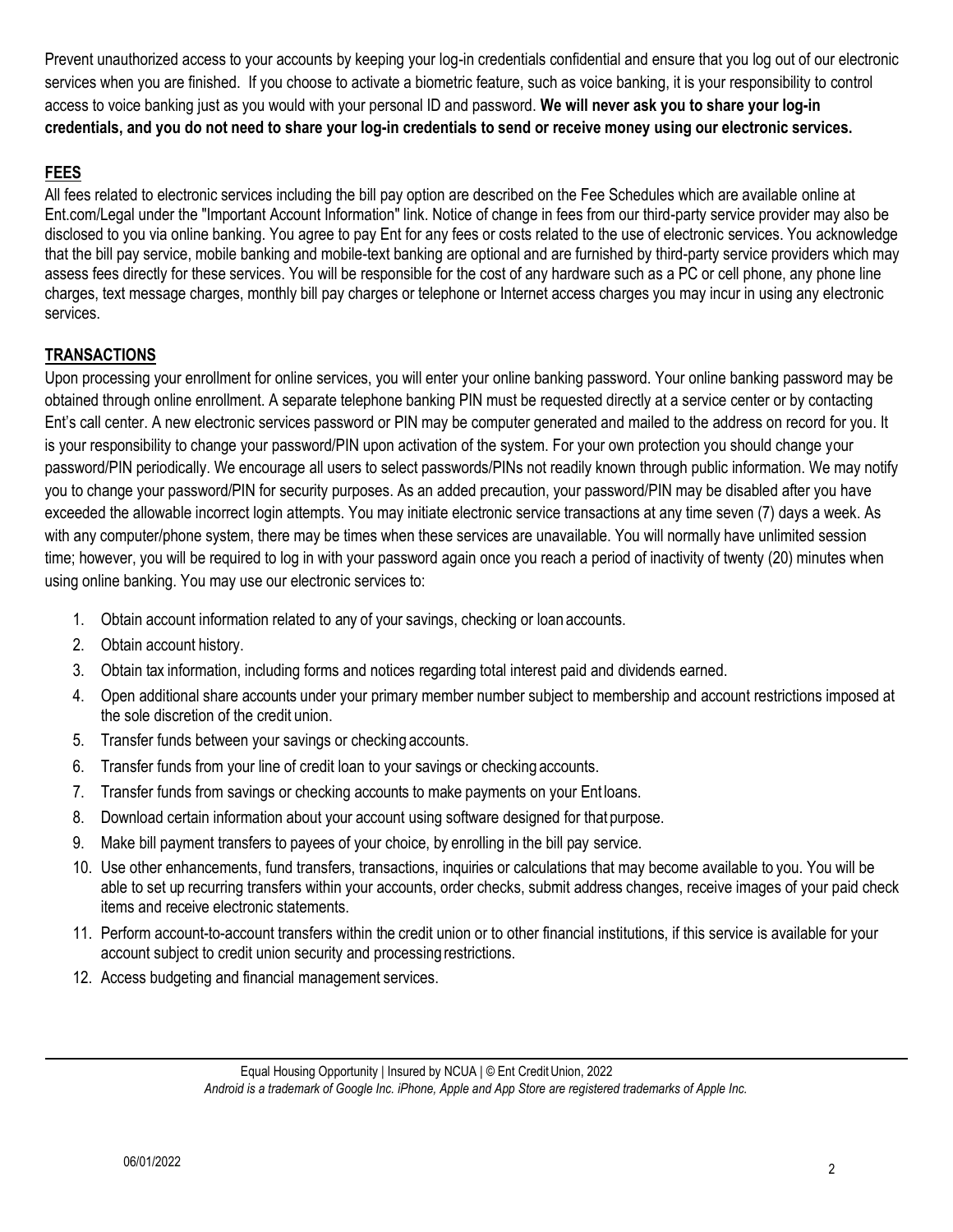# **LIMITATIONS**

In return for the benefits received from our electronic services, you agree to the following limitations: (Any use of these described programs is subject to all terms of the agreements and disclosures for the accounts involved.)

- electronic services are suspended due to any Force Majeure event. 1. There may be times that our electronic services are unavailable for use due to events beyond Ent's reasonable control referred to as "Force Majeure" events such as acts of God, power outages, acts of war or terrorism. You agree that Ent will not be liable if
- 2. A "lock-out" feature is in place to deny access to your accounts once you have exceeded the allowable consecutive incorrect password/PIN login attempts on the account(s).
- other transfers and to comply with credit union limits related to dollar limitations by processing day and merchant (payee). You 3. The processing of bill payment and other transfers depends on the accuracy of all payment information, which includes payment amount, account number, merchant (payee) name and address. You agree to supply accurate information for all bill payment and agree to hold Ent harmless for your submission of inaccurate or erroneous bill payment or other transfer information.
- 4. You authorize Ent to utilize third-party service providers for bill pay, budgeting and financial management, mobile and account to account transfer services being provided.
- holidays. We reserve the right to process the payment at any time during the day and to reject the payment if sufficient funds in or finance charge. We cannot guarantee the time that any payment will be credited to your account by any merchant (payee) or be responsible for any fees incurred. In the event of dispute, we can only confirm the amount, the merchant (payee), and the date of issues. Please review our Bill Payment Disclosure posted on **Ent.com for a complete disclosure on this service** by the third-party 5. Bill payment and other transfers may be delayed or denied if the required information is incomplete or inaccurate. After you initiate a bill payment, funds will be withdrawn from the designated account on the processing date or the date that the bill payment is presented for payment, depending on how the payment was issued. The bill pay service provider reserves the right to determine if the funds will be sent electronically or sent by check based upon the recipient's ability to accept electronic payments. The funds may be withdrawn from your account on the processing date. Payments are not processed on Saturdays, Sundays and federal your account(s) are not available at that time. You must allow sufficient time for merchants (payees) to process your payment after they receive a payment from the service provider. Ent will not be liable for any refusal to accept payment, service fee, late charge the bill payment transfer made by the service provider. For any other error or question you may have involving the billing statement of the merchant (payee), you must contact the merchant (payee) directly. We are not responsible for investigating such provider.
- business day prior to the scheduled "Transfer Date" of your single entry. You can accomplish this revocation by accessing your 6. You may authorize the initiation of limited fund transfers through online banking. Fund transfers may be provided once validation requirements have been satisfied. Ent has the option in its sole discretion to modify validation and security requirements for fund transfers between other Ent accounts or transfers initiated as a wire transfer or an ACH item to or from other financial institutions. For security purposes Ent may, from time to time, modify processing limits, submission or processing times, frequency, or dollar amount of transfers you can make. You agree not to initiate or effect any funds transfer from or to an account that are not allowed under the rules and regulations applicable to such accounts including, without limitation, rules or regulations designed to prevent the transfer of funds in violation of Office of Foreign Assets Control (OFAC) regulations. For a single entry scheduled in advance, you must notify the credit union of your intent to revoke your authorization within one (1) account via online banking and deleting the scheduled transfer located in the Transfers tab. For a recurring entry, you must notify the credit union of your intent to revoke your authorization within three (3) business days prior to the scheduled "transfer date" of your recurring entry. You can accomplish the revocation by accessing your account via online banking and deleting the scheduled transfer located in the Transfers tab.
- 7. If any information provided is inaccurate, it may delay or prevent the processing of any request, funds transfer or transaction item.
- 8. Any credit given by Ent to you for any deposit entry is provisional until we, as the Receiving Depository Financial Institution, have received final settlement though a Federal Reserve Bank or otherwise received payment for the entry. If we do not receive such payment for an entry, Ent, as the Receiving Depository Financial Institution, is entitled to a refund from you in the amount of the credit to your account and the Originator of the payment will not be considered to have paid the amount of the credit entry to you.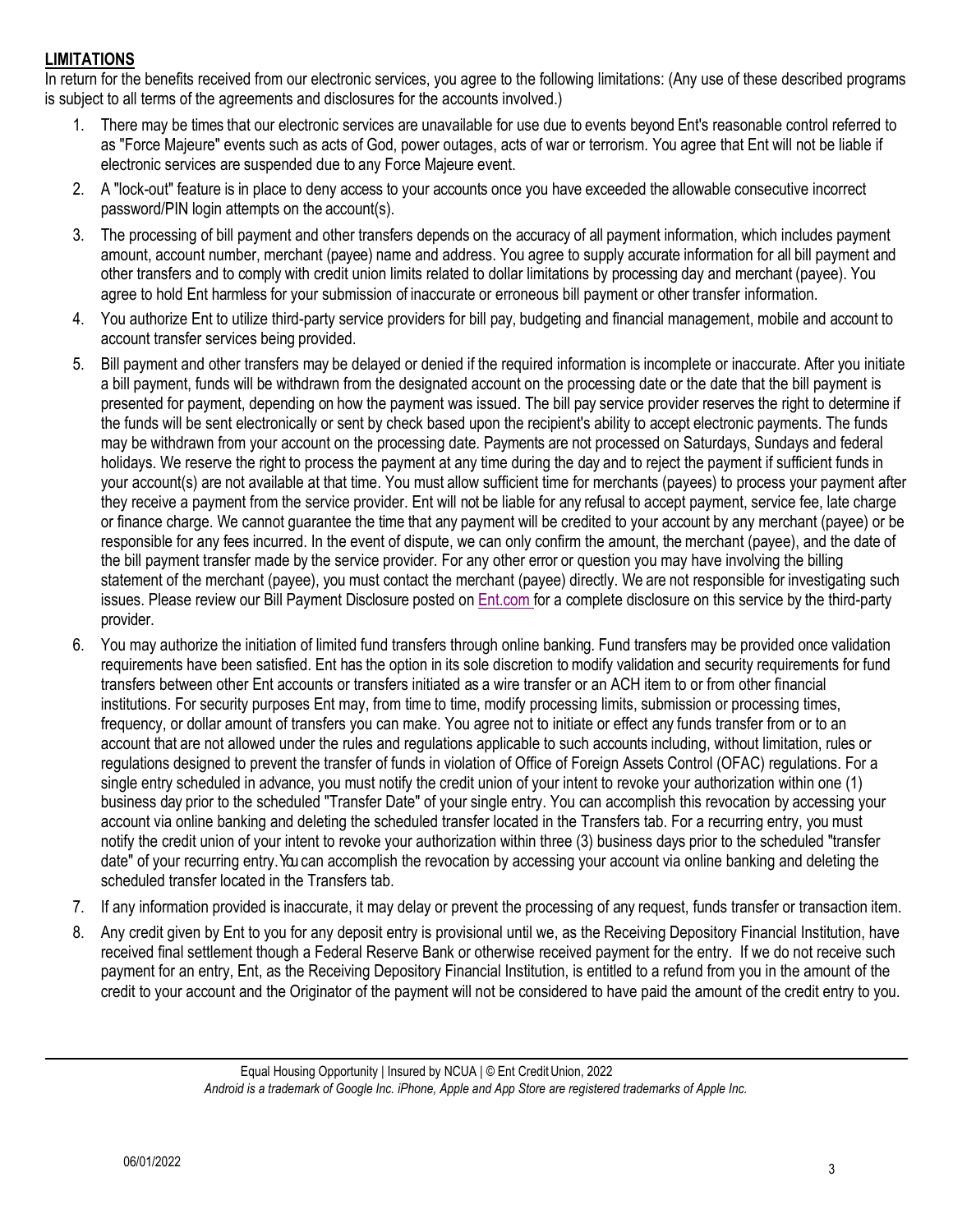- 9. Email alerts authorized by you will be sent to the last known email address provided. It is your responsibility to update your email agree to release Ent from all liability related to the email alert process that may result in delays, interruptions or undeliverable email because of (i) an incorrect email address you provided, (ii) routine maintenance of our systems or (iii) other conditions address with the credit union to ensure account related information included within the email alerts is properly received. You beyond our reasonable control.
- 10. You agree that you will not initiate transactions that violate any federal or Colorado state laws.
- and to conform to applicable federal or Colorado state laws or regulations as they relate to your account and the electronic 11. You accept and agree to follow procedures established by the credit union to prevent loss to your account or to the credit union services provided.
- 12. You agree to accept usage or command limits and validation requirements established by the credit union for any web enabled device.
- on your account, we may without prior notice restrict access to your accounts or suspend your electronic services or access 13. If you are in breach of this Agreement or any other loan, account, or service agreement with us or we suspect fraudulent activity devices, including ATM or debit cards and online or mobile banking services. Such restrictions may continue until you cure any breach condition or any fraud condition is resolved.

# **STATEMENTS**

 accounts. Activity includes electronic activity. Such statements may be mailed to your address on record with us or posted for you as an electronic statement via online banking. No other receipts will be mailed for transactions. You understand and agree that receipt of will be considered the "mailing" or "delivery" date by Ent. You agree to the acceptance of notices, periodic statements, disclosures and You will receive a monthly statement for all activity on your checking account and a periodic statement for all activity on your savings statements is when provided (posted) to you electronically if you receive electronic statements. The date that these statements are posted agreements by means of electronic delivery pursuant to the Electronic Document Delivery and Signature Consent section below. Statements received through electronic means should be printed, reviewed and retained by you.

## **DIRECT DEPOSIT**

If you have arranged to have direct deposits made to your account at least once every sixty (60) days from the same person or company, you may verify receipt of your direct deposit by using electronic services, your periodic statement, or by contacting us at (719) 574-1100 or 800-525-9623.

#### **PASSWORD**

 **access to your cell phone or mobile device to receive your account information and perform transfers on your account(s).**  Initially, when you sign up for online banking, we will ask you to enter your online password which you must use each time you access online banking. You should change your password/PIN periodically, as you deem necessary to protect the security and privacy of the account. A password/PIN is issued for security purposes; it should remain confidential and should not be written near your computer, disclosed to a third party or remain resident on your computer. **If you disclose your password/PIN to another person or allow it to remain resident on your computer, you are allowing and authorizing anyone with access to your computer the ability to perform transactions on your account(s). If you utilize mobile banking to access your account(s) online, you are authorizing anyone with**  *You understand that by enabling Touch or Face ID or Fingerprint Sign-In, anyone who has fingerprint or facial information stored on your Device will have access to your personal and payment account information on Mobile Banking.* **If additional online banking usernames are established, each user will have complete access to the account relationship including the ability to transfer funds and establish additional account relationships under your primary account number.** 

As part of this Agreement, you agree not to make your password/PIN available to anyone not authorized to transact on your account. If you authorize anyone to use your password, that authority shall continue until you specifically revoke such authority by (i) changing the password, (ii) notifying us in writing or (iii) deleting the online banking password or telephone banking PIN. If you fail to maintain the security of any password/PIN and we suffer a loss, we may terminate all of the services under this Agreement as well as any other credit union share or loan services you have.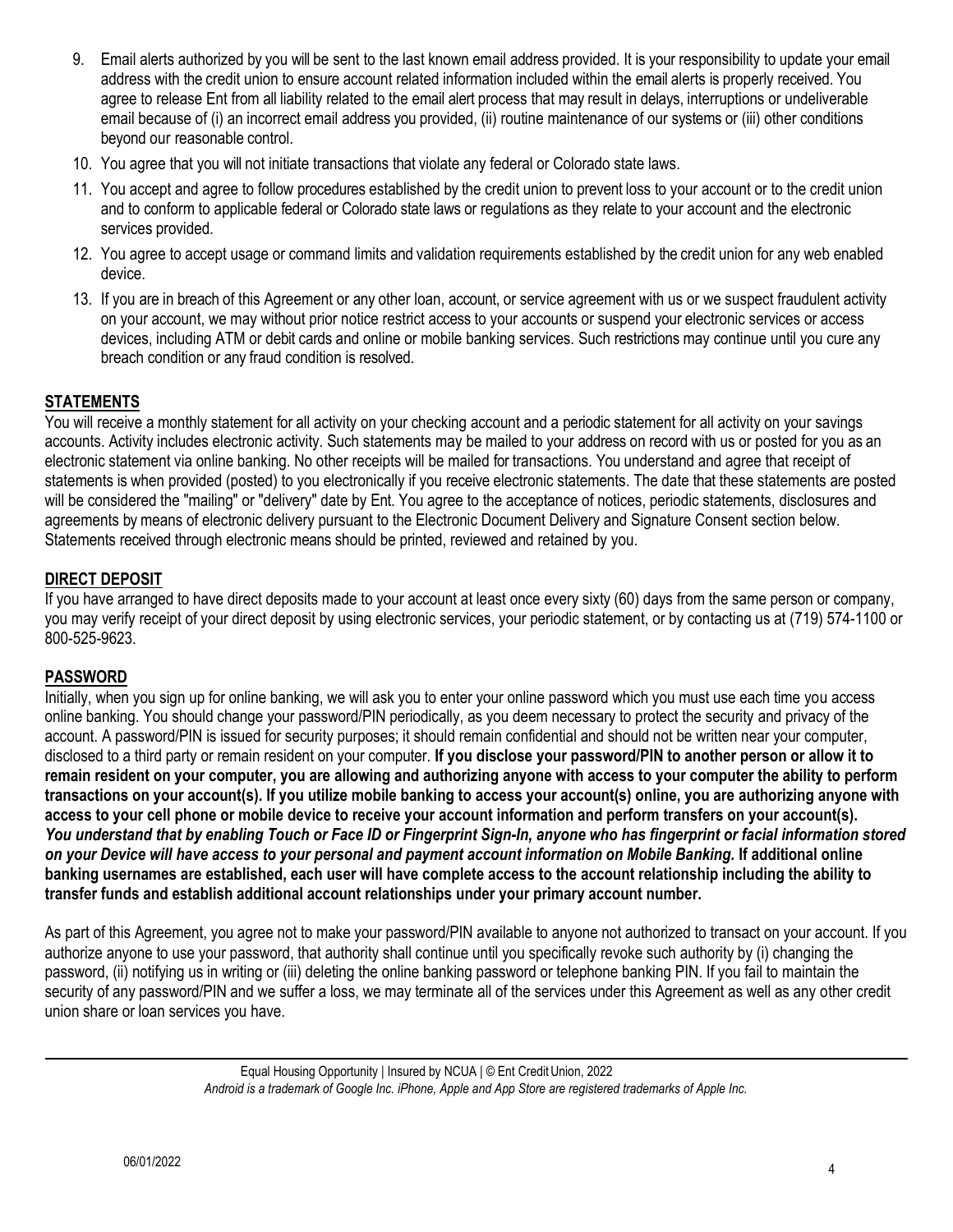## **SECURITY**

 any and all liability resulting from or related to access device compromises and in no event shall the credit union be liable for any damages You agree to be fully and solely responsible for maintaining proper anti-virus and security program or firewall software on your PC or Internet access device to prevent your PC or mobile banking access device from being controlled by another person or having another person obtain password/PIN and other confidential account information through a key logging program. You agree to maintain physical security over any web enabled device (e.g. cell phone) to prevent any unauthorized access. You authorize Ent to utilize third party monitoring to alert Ent when devices not associated with your normal usage are used to access your account. Accordingly, Ent disclaims (whether in contract or in tort) that are attributable to the public Internet infrastructure, your ability to connect to the internet or compromises that are a result of your failure to maintain adequate anti-virus, firewall protection, software and physical PC or access device security. In the event you discover your PC or mobile banking access device has been compromised by another person, you agree to notify Ent immediately to prevent any further loss to your account or the credit union.

# **SEVERABILITY**

 other related services may be terminated at our discretion. You further agree, should illegal use occur, to waive the right to sue Ent for You agree that illegal use of any financial service will be deemed an action of default and/or breach of contract and such service and/or such illegal activity, directly or indirectly, related to it. You also agree to indemnify and hold Ent harmless from any suits or other legal action or liability, directly or indirectly, resulting from such illegal use.

#### **CONSUMER LIABILITY FOR UNAUTHORIZED TRANSFERS; ADVISABILITY OF PROMPT REPORTING; TELEPHONE NUMBER AND ADDRESS NOTIFICATION**

You may authorize additional online banking users on your account to access electronic services. You understand and agree that this authorization allows them access to all your savings, checking and loan accounts and you agree to be responsible for all transactions initiated by those users. In addition to your liability for any indebtedness created through the use of electronic services privileges, Ent may, at its sole option, hold any user of electronic services liable for any indebtedness charged to your account(s) through the use of electronic services. The obligation of two or more parties will be joint and several. In any event, you as primary member will remain primarily responsible for any charges.

- unauthorized electronic funds transfer has been or may be made, you agree to immediately call, write or email us at the numbers 1. In the event your electronic services password/PIN has been lost or stolen, or you believe that someone has compromised your password/PIN and has transferred or may transfer money from your account without your permission, or that any other or address listed below under the Address/Telephone Number section below. The best way to inform us of any abuse of your password/PIN is by telephone with a follow up by written or email confirmation.
- 2. After notification to Ent on a lost, compromised or stolen password/PIN, a new password/PIN will normally be generated within one (1) business day. The new PIN will be mailed to your last known address listed in our files or communicated directly to you. The Forgot Password function may be used to reset a password or you may contact us directly to have your password reset. You agree to notify us of any email or mailing address change not later than thirty (30) days of such change.
- 3. You could lose funds in your account and be liable for fees associated with any abuse.

#### **UNAUTHORIZED USE**

 mailed to you or electronically received (posted electronically), you may not get back any money you lost after the sixty (60) days if we can Telephone us at once if you believe your password/PIN has been lost, stolen or compromised. Telephoning us is the best way of keeping your possible losses to a minimum. Your prompt notification will allow us to protect your account as well as the credit union. If your periodic statement shows transactions that you did not make, tell us at once. If you do not tell us within sixty (60) days after the statement was prove that we could have stopped someone from taking the money if you had notified us in time. If a good reason (such as a long trip or hospital stay) kept you from telling us, we may extend the time periods referenced above.

If you believe that your password/PIN has been lost or stolen or that someone has transferred or may transfer from your account without your permission, call, email or write us at the telephone number or address listed in this disclosure.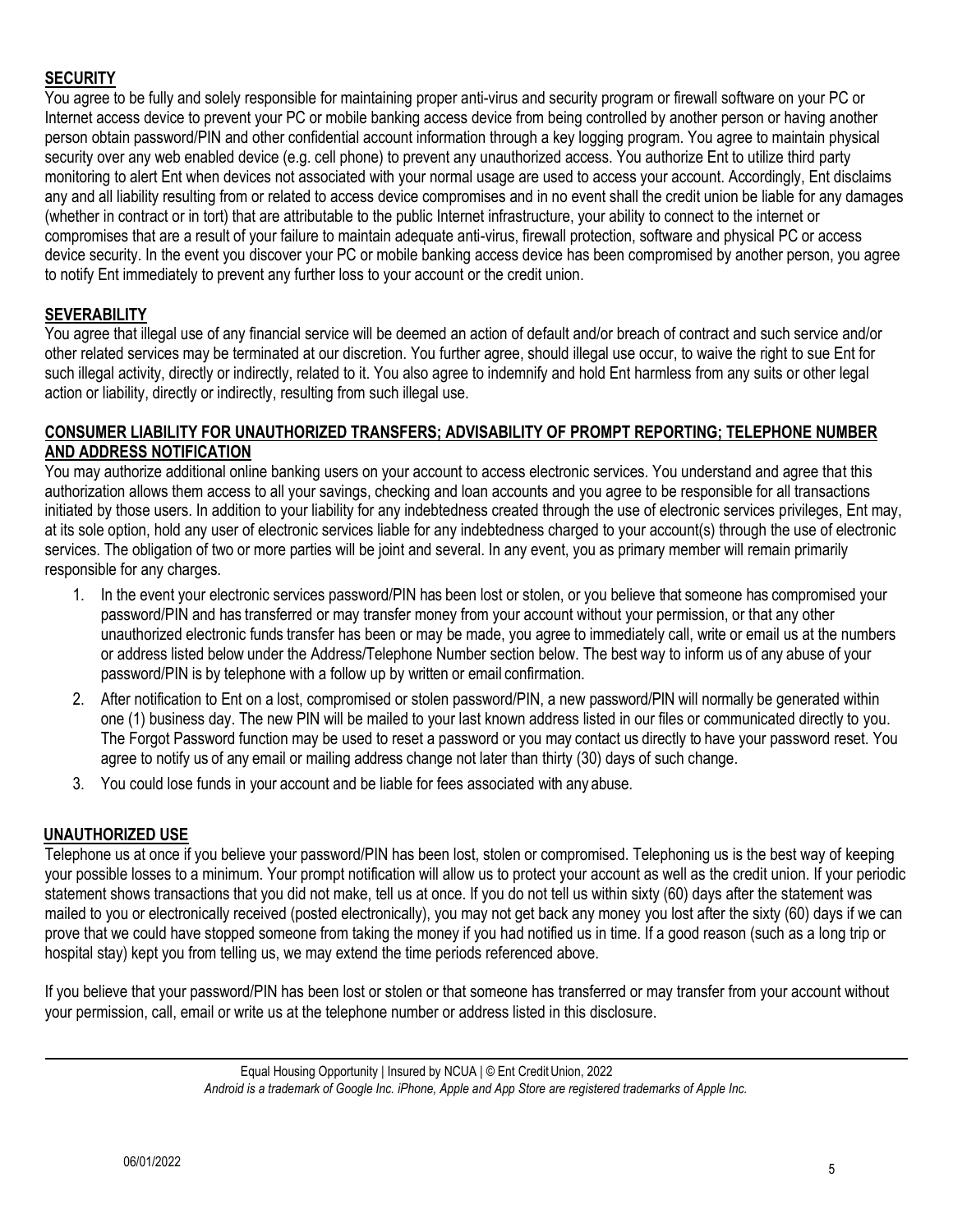# **ADDRESS/TELEPHONE NUMBER/HOURS OF OPERATION**

**Ent Credit Union**  P.O. Box 15819 Colorado Springs, Colorado 80935-5819 (719) 574-1100 or 800-525-9623 (Toll Free)

7 a.m. – 6 p.m. Monday – Friday 8 a.m. – 4 p.m. Saturday Mountain Time

Corporate Banking Members - Contact your account representative

## **CREDIT UNION BUSINESS DAYS FOR NOTIFICATION**

The credit union's business days for electronic services processing and notification are Monday through Friday. Saturdays, Sundays and federal holidays are excluded.

#### **LIABILITY FOR FAILURE TO MAKE TRANSFERS**

If we do not complete a transfer to or from your account on time or in the correct amount according to our agreement with you, we will NOT be liable if:

- 1. Through no fault of ours, you do not have enough funds available in your account to make the transfer;
- 2. The transfer would exceed the credit limit on any loan or line of credit;
- 3. The system was not working properly and you knew about the breakdown when you started thetransfer;
- 4. Your password/PIN has been lost or stolen and we have blocked the account;
- 5. Circumstances beyond our control (such as fire, flood, computer or telephone system malfunction) prevent the transfer, despite reasonable precautions we have taken;
- 6. Your account is in default;
- 7. The funds are subject to legal process or other encumbrance restricting such transfer;
- 8. The transfer request exceeds security limitations established in Ent's sole discretion to protect your account or the credit union;
- 9. We were unable to properly verify that the transaction was authorized by you; or
- 10. The transfer is prohibited by federal or Colorado state laws or regulations.

There may be other exceptions stated in our agreement with you. We will not be liable for any direct, indirect, incidental, special,

consequential or punitive damages of any kind resulting from the use of or the inability to use any funds transfer or bill pay services, any inaccuracy of any information, any breach of security caused by a third party, or any transactions entered into based on the funds on hold.

## **IN CASE OF ERRORS OR QUESTIONS ABOUT YOUR ELECTRONIC TRANSACTIONS**

The following information details your rights and responsibilities under laws governing Electronic Fund Transfers (EFT) as they apply to your accounts at the credit union that are established primarily for personal, family, or household purposes. Telephone, write or email the credit union at the number or address shown in this disclosure as soon as possible if you think your periodic statement is wrong or if you need more information about a transfer listed on your periodic statement. You must notify us no later than sixty (60) days after we sent the first statement on which the problem or error appeared. Your notification must include the following:

- 1. Inform us of your name and account number.
- 2. Describe the error or the transfer in question and explain as clearly as you can why you believe it is an error or why you need more information.
- 3. Inform us of the dollar amount of the suspected error.

Equal Housing Opportunity | Insured by NCUA | © Ent Credit Union, 2022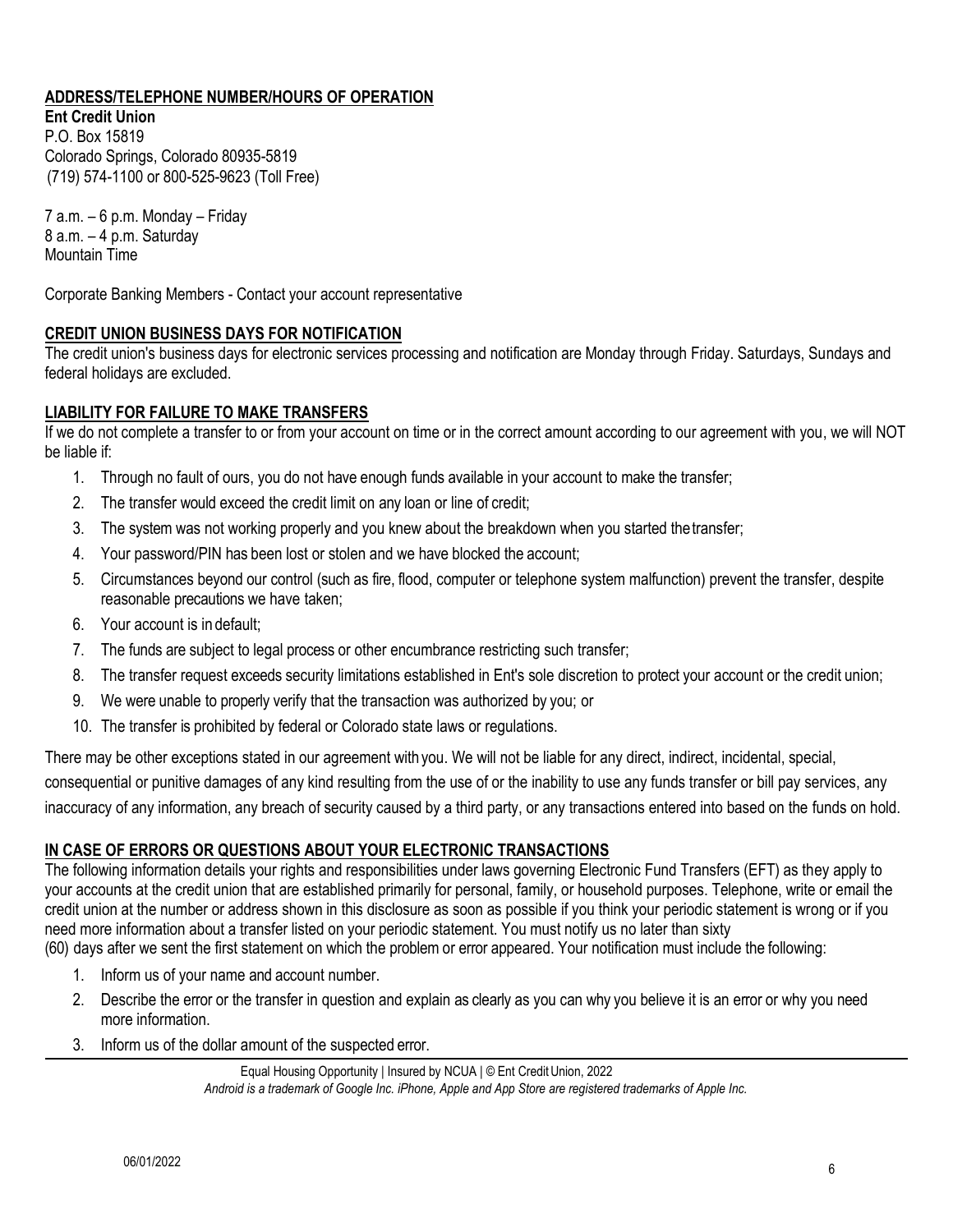whether an error has occurred within ten (10) business days after we hear from you and will correct any error promptly. If we need more If you tell us orally, we may require that you send us your complaint or question in writing within ten (10) business days. We will determine time, however, we may take up to forty-five (45) days to investigate your complaint or question. If we need additional time, we will provisionally credit your account within ten (10) business days (or twenty (20) business days if your account has been open for thirty (30) days or less) for the amount you think is in error. This provisional credit enables you to have the use of the money during the time it takes us to complete our investigation. If the error concerns an electronic fund transfer that is (1) a foreign-initiated transaction, (2) point of sale debit card transaction, or (3) a transaction occurring within the first thirty (30) days after a deposit to a new account, a 90-day investigation period in place of forty-five (45) days will apply. Please note that if we ask you to put your complaint or question in writing and we do not receive it within ten (10) business days of our request, we may not credit your account. We will tell you the results within three (3) business days after completing our investigation. If we decide that there was no error, we will debit your account accordingly and send you a written explanation. You may request copies of the documents that we used in our investigation.

# **CHANGE IN TERMS NOTICE**

Notwithstanding any notice required by law, we reserve the right to change any of the terms of this Electronic Services Disclosure and Agreement and/or terminate your right to use electronic services at any time for any reason. Prior notice may not be given if an immediate change is necessary to protect the security of your account or the electronic funds transfer systems. Use of this service is subject to existing regulations and any future changes in those regulations. We reserve the right to change our third-party service provider(s) at our option at any time without notice to you.

#### **NOTICES**

 All notices from the credit union will be effective once they have been mailed or delivered to the last known address in the credit union's us at the address specified in this Agreement or received via email on any credit union business day during regular business hours. You will records, emailed to the primary account holder or posted electronically via the Internet. Notices from you will be effective when received by promptly notify us of any email address changes.

#### **AVAILABILITY OF FUNDS**

 You agree not to exceed the available balances in your accounts or credit limits previously established. You agree that you will have a sufficient available balance in your account at the time that you initiate any payment or funds transfer and will remain sufficient until any payment or funds transfer is finally paid. Please also see the Membership Agreement on [Ent.com/Legal](https://Ent.com/Legal) for more information about your balances and when funds will be available.

## **ACKNOWLEDGMENT OF EXISTING ACCOUNT TERMS**

 You understand and agree that all terms and conditions associated with your savings, checking, or other credit union accounts that are affected or accessed by electronic services still apply. You may reference the Membership Agreement on [Ent.com/Legal](https://Ent.com/Legal) for further information.

#### **OVERDRAFT PROTECTION FOR BILL PAY**

If your checking account available balance is insufficient to pay checks, transfers or other incoming debit items presented to us for payment, we will advance funds in accordance with your overdraft protection plan either from your savings account(s), your line of credit loan, or courtesy pay overdraft protection program established by the credit union as provided in the Membership Agreement.

At the time you open your checking account or are approved for a line of credit loan, you may select which option you want to have priority. We reserve the right to process all incoming debit items or transfers in any order and at any time we determine. We have no obligation to advance or transfer funds at the time of a needed advance or transfer if:

- 1. You have exceeded your credit limit on your personal line of credit loan, or exhausted your available account balance(s);
- 2. Your personal line of credit loan has been closed or you are in default as governed by your credit agreement or if you are in default on any other obligation to us;
- 3. Your checking account has been closed. You agree to pay us all funds advanced by us under any line of credit loan agreement or

Equal Housing Opportunity | Insured by NCUA | © Ent Credit Union, 2022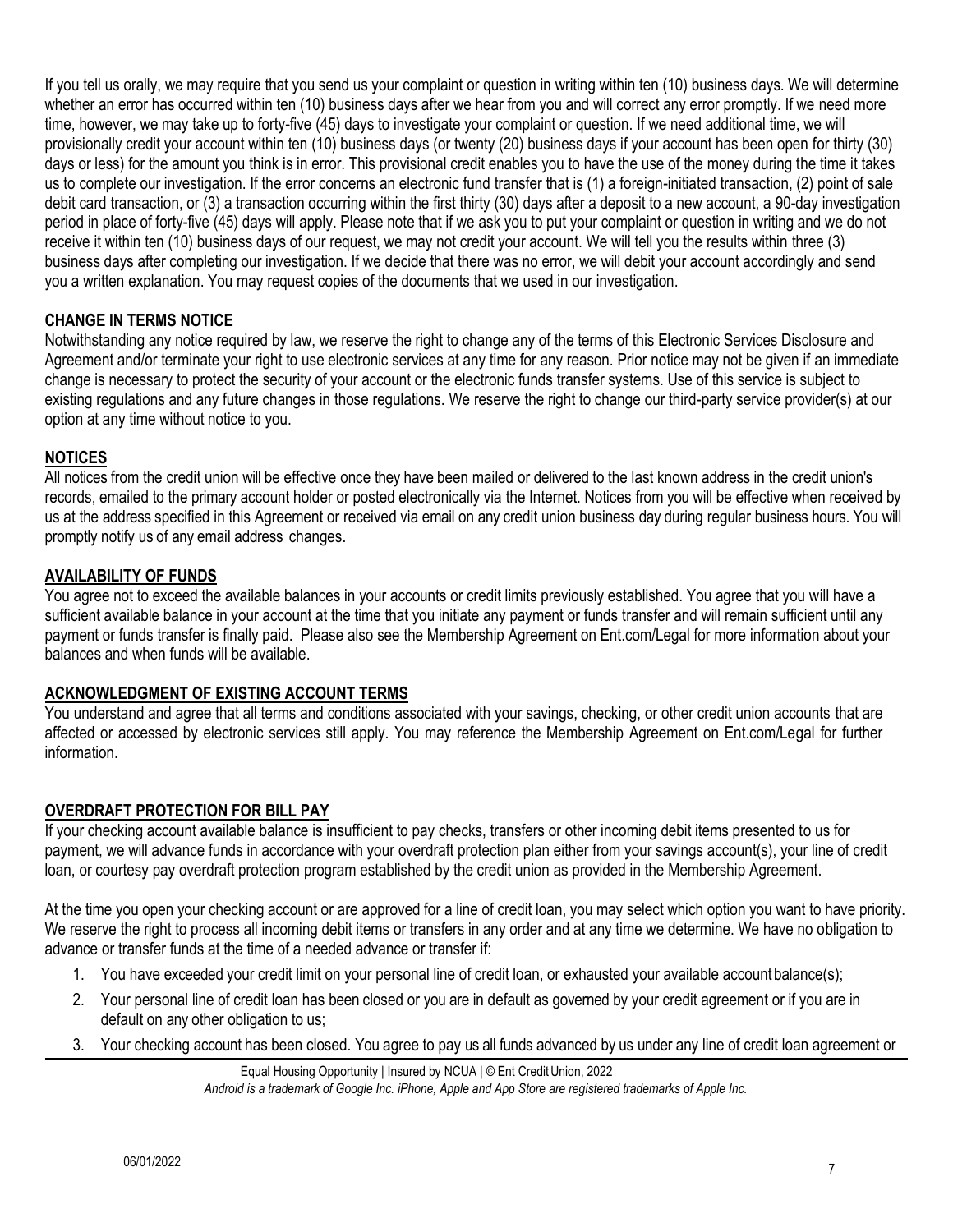courtesy pay overdraft protection program established by the credit union. You also agree to pay any associated finance charge imposed and such service charges and fees as we may impose from time to time to pay, to clear or return debit items presented to us for payment from your account or process fund transfers and transactions; or

4. Your account has an insufficient available balance.

#### **LIEN AND SECURITY INTEREST**

 You understand and agree that if you owe us money we may have a lien on your account as permitted by applicable law and you grant us a consensual security interest in any and all funds in all accounts that you are an owner, in any capacity, no matter what the source of funds in the account. At our discretion, we may exercise our right of set off and apply the funds from any account you are an owner, in any capacity, to pay off your obligations to us. Once you are in default, we may exercise this right without further notice to you.

## **STOP PAYMENTS**

You may request a stop payment on a check issued through the bill pay service with a refund into your account after the stop payment becomes effective. (The stop payment order is placed with our service provider.) Please review Ent's Fee Schedule on Ent.com for stop payment fees.

- 1. You may request that a stop payment be placed on a bill payment made to a merchant (payee) through our bill pay option. The stop payment order will be effective if the credit union and service provider receives the order in time for them to act upon the order and you accurately provide the account number, the amount, the merchant (payee's) name, payment confirmation number and the date. If you give us incorrect information, we will not be responsible for failing to stop payment. If the stop payment order is not received in time for us to act upon the order, we will not be liable to you or to any other party for payment.
- 2. The stop payment order on a check will be in effect for six (6) months from the date of the stop payment order or until canceled in writing by an account holder. Ent is not obligated to notify you when a stop payment orderexpires.
- 3. An ACH stop payment order on a funds transfer or transaction will remain in effect until the earlier of (a) the withdrawal of the stop payment order by the account owners or online users, or (b) the return of a single debit entry (or if applied to a specific originator, the return of all debit entries.
- 4. You should be aware that while payment of a funds transfer or transaction item may be stopped, you may remain liable to any person, including Ent, who is a holder of the item despite the stop payment order. You agree to indemnify and hold us harmless from all costs, including attorney's fees, damages or claims related to Ent's action in refusing payment of a funds transfer or transaction item, including claims of any multiple party account owner, payee, or endorsee in failing to stop payment of an item as a result of incorrect information you provided.

#### **ACKNOWLEDGMENT OF DISCLOSURES**

 You further agree to the acceptance of notices, periodic statements, disclosures and agreements by means of electronic delivery as You agree that by using your password/PIN or allowing another person to use your password/PIN, that you have received a copy of and agree to be bound by the terms and conditions of the most recent Electronic Services Disclosure and Agreement and the Electronic Fund Transfers Disclosure contained in the Membership. You also agree to all terms and conditions contained in our Membership Agreement. provided in the Electronic Document Delivery and Signature Consent section below. You authorize us to contact you without restriction by telephone, email, text message or in writing to administer your account regarding the processing of transaction and the prevention of fraudulent transactions. You have the right to opt-out of specific contact methods by contacting the credit union at the address, telephone number or email address listed herein.

#### **APPLICABLE LAW**

This Agreement shall be construed and interpreted in accordance with Colorado state law, except to the extent that federal law applies. It is also governed by the bylaws and policies of Ent Credit Union and National Automated Clearing House Association (Nacha) rules as amended from time to time.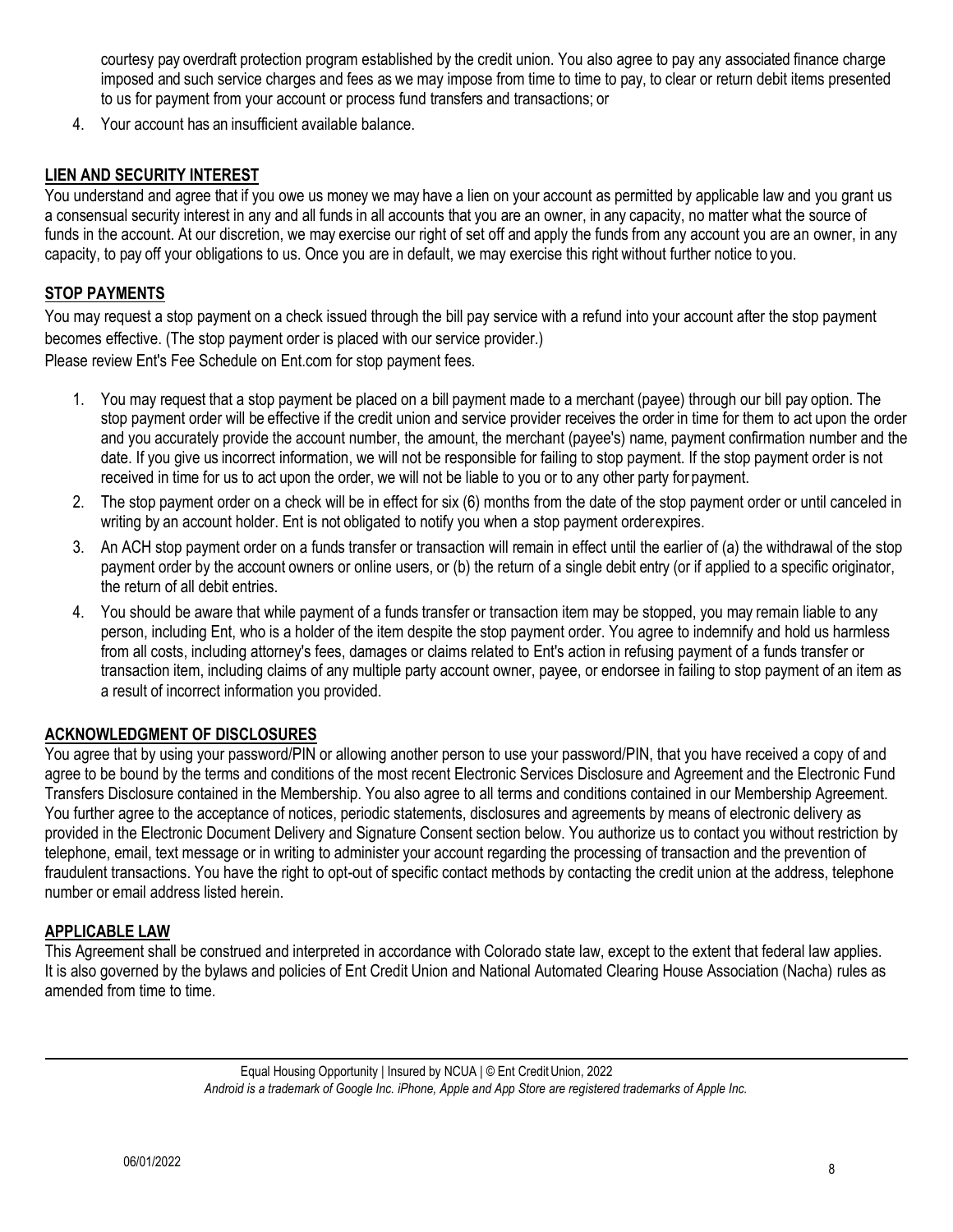# **TERMINATION OF ELECTRONIC FUNDS TRANSFER SERVICES (EFT)**

 also agree to notify any participating merchants (payees) or other financial institutions that authority to make bill payment and funds terminate this Agreement, we may notify any participating merchants (payees) making any preauthorized debits or credits to any of your You may terminate this Agreement or any EFT service under this Agreement at any time by notifying us in writing or via email on any credit union business day during regular business hours. After termination, you agree to discontinue use of your password/PIN immediately. You agree that termination will become effective once we have had adequate time to act upon your termination request. You transfers has been revoked. Ent may also terminate this Agreement at any time by notifying you verbally, electronically or in writing. If we accounts that this Agreement has been terminated and that the credit union will not accept any further preauthorized transaction instructions. We may also program our processing systems not to accept your password/PIN for any EFT service. As a security precaution, Ent may terminate your service if it has not been accessed for sixty (60) days or longer. Whether you or the credit union terminates this Agreement, the termination shall not affect your obligations under this Agreement for any EFT made prior to termination.

## **ENFORCEMENT**

 and costs, not to exceed the statutory 15 percent (15%) limitation, including fees on any appeal, bankruptcy proceedings and any post In the event either party brings legal action to enforce this Agreement or collect overdrawn funds on accounts accessed under this Agreement, the prevailing party shall be entitled, subject to applicable law, to payment by the other party of its reasonable attorney's fees judgment collection actions, if applicable. If there is a lawsuit, you agree that it shall be filed and heard in El Paso County in the State of Colorado.

## **Agreement to Digital Privacy Policy**

#### **AGREEMENT TO DIGITAL PRIVACY POLICY**

 an Ent advertisement or page or account on a third-party site, you consent to this Policy, including your consent to our use and disclosure By using our electronic services, such as online banking, online bill payment and our telephone voice response access, or interacting with of information about you in the manner described in this Policy.

## **GATHERING, USING AND SHARING INFORMATION**

You may interact with us in a variety of ways online, including through a mobile device as set forth in the Access Options section above.

## **ADDITIONAL TECHNOLOGIES**

 We may use cookies and additional technologies such as pixel tags, web beacons and clear GIFs, and may permit our third-party service providers to use these technologies. We use these technologies for purposes such as measuring the effectiveness of our advertisements or other communications, determining viewing and response rates, and determining which offers to present to you on our own or third-party sites.

#### **USING INFORMATION**

In addition to the uses described above, we use information for purposes as allowed by law such as: servicing; communicating with you; improving our website, products, or services; legal compliance; risk control; information security; anti-fraud purposes; marketing or personalizing the presentation of our products and services to you; tracking website usage, such as number of hits, pages visited, and the length of user sessions in order to evaluate the usefulness of our sites; and using read-receipt notifications in our email communications.

## **SHARING AND PRIVACY OF TRANSACTIONS**

We may share information with third-party service providers with whom we work, such as data processors and companies that help us market products and services to you. When permitted or required by law, we may share information with additional third parties about your account or the transfers you make: (a) Where it is necessary for processing transfers or a transaction; (b) In order to verify the existence and condition of your account for a third party, such as a credit reporting agency or merchant; (c) In order to comply with a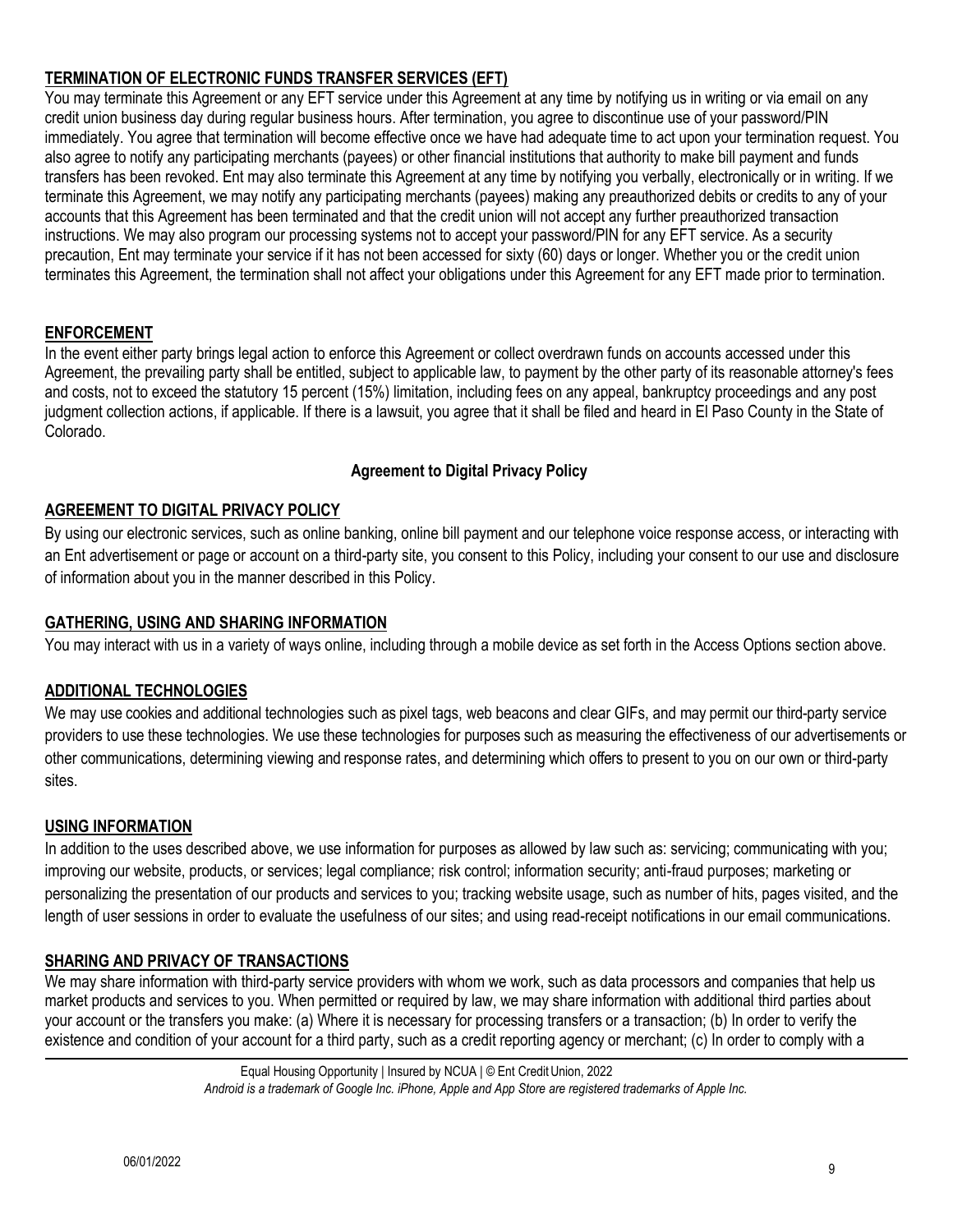government agency or court order under applicable law; (d) If you give the credit union electronic or written permission; and (e) To protect your account or the credit union from loss or liability. Additional information, other limitations and conditions are stated in our Privacy Policy which may be obtained on our home page at [Ent.com/](https://www.ent.com/)Legal.

## **Bill Pay Terms and Conditions**

## **SERVICE DEFINITIONS**

"Service" means the Bill Payment Service offered by Ent Credit Union.

"Payee" is the person or entity to which you wish a bill payment or e-mail payment to be directed or is the person or entity from which you receive electronic bills or e-mail payments, as the case may be.

"Payment Instruction" is the information provided by you to the Service for a bill payment or e-mail payment to be made to the Payee (such as, but not limited to, Payee name, Payee account number, and Scheduled Payment Date).

"Payment Account" is your Ent Credit Union checking account from which bill payments or e-mail payments will be debited.

"Business Day" is every Monday through Friday, excluding federal holidays.

"Scheduled Payment Date" is the day you want your Payee to receive your bill payment and is also (other than for a laser draft payment) the day your Payment Account will be debited; unless the Scheduled Payment Date falls on a non-Business Day, the Scheduled Payment Date will be considered to be the previous Business Day.

"Due Date" is the date reflected on your Payee statement for which the payment is due. It is not the late date or grace period. "Scheduled Payment" is a payment that has been scheduled through the Service but has not begun processing.

# **PAYMENT SCHEDULING**

 within the application when you are scheduling the payment. When scheduling payments, you must select a deliver by date that is no later The earliest possible deliver by date for each payee (typically five (5) or fewer business days from the current date) will be designated than the actual due date reflected on your billing statement unless the due date falls on a non-business day. If the actual due date falls on a non-business day, you must select a deliver by date that is at least one (1) business day before the actual due date. Deliver by dates must be prior to any late date or grace period.

 Due to circumstances beyond the control of the bill payment service, particularly delays in handling and posting payments by payees or financial institutions, some transactions may take longer to be credited to your account. The bill payment service will not be responsible for any late payment related charges should a payment post after its due date regardless if the payment was scheduled to be delivered on or before the due date of your bill, excluding any grace periods.

# **PAYMENT AUTHORIZATION AND PAYMENT REMITTANCE**

 remit funds on your behalf so that the funds arrive as close as reasonably possible to the scheduled payment due date you selected. You By providing the bill payment service with accurate names and account information of payees to whom you wish to direct payments, you authorize the bill payment service to follow the payment instructions that it receives through the payment system. In order to process payments more efficiently and effectively, the bill pay service may edit or alter payment data or data formats in accordance with payee directives. When the bill pay service receives a payment instruction, you authorize the bill pay service to debit your payment account and also authorize the bill pay service to credit your payment account for payments returned to the bill pay service by the United States Postal Service or payee.

 The bill pay service will use its best efforts to properly make all your payments; however, Ent or the bill pay service shall incur no liability and any service guarantee shall be void if the bill pay service is unable to complete any payments initiated by you because of the existence of any one or more of the following circumstances:

- 1. Your payment account does not contain sufficient available funds to complete the transaction or the transaction would exceed the credit limit of any overdraft protection programs;
- 2. The payment processing center is not working properly and you know or have been advised by the bill pay service about the malfunction before you execute the transaction; or
- 3. You have not provided the bill pay service with the correct payment account information, or the correct name, address, phone

Equal Housing Opportunity | Insured by NCUA | © Ent Credit Union, 2022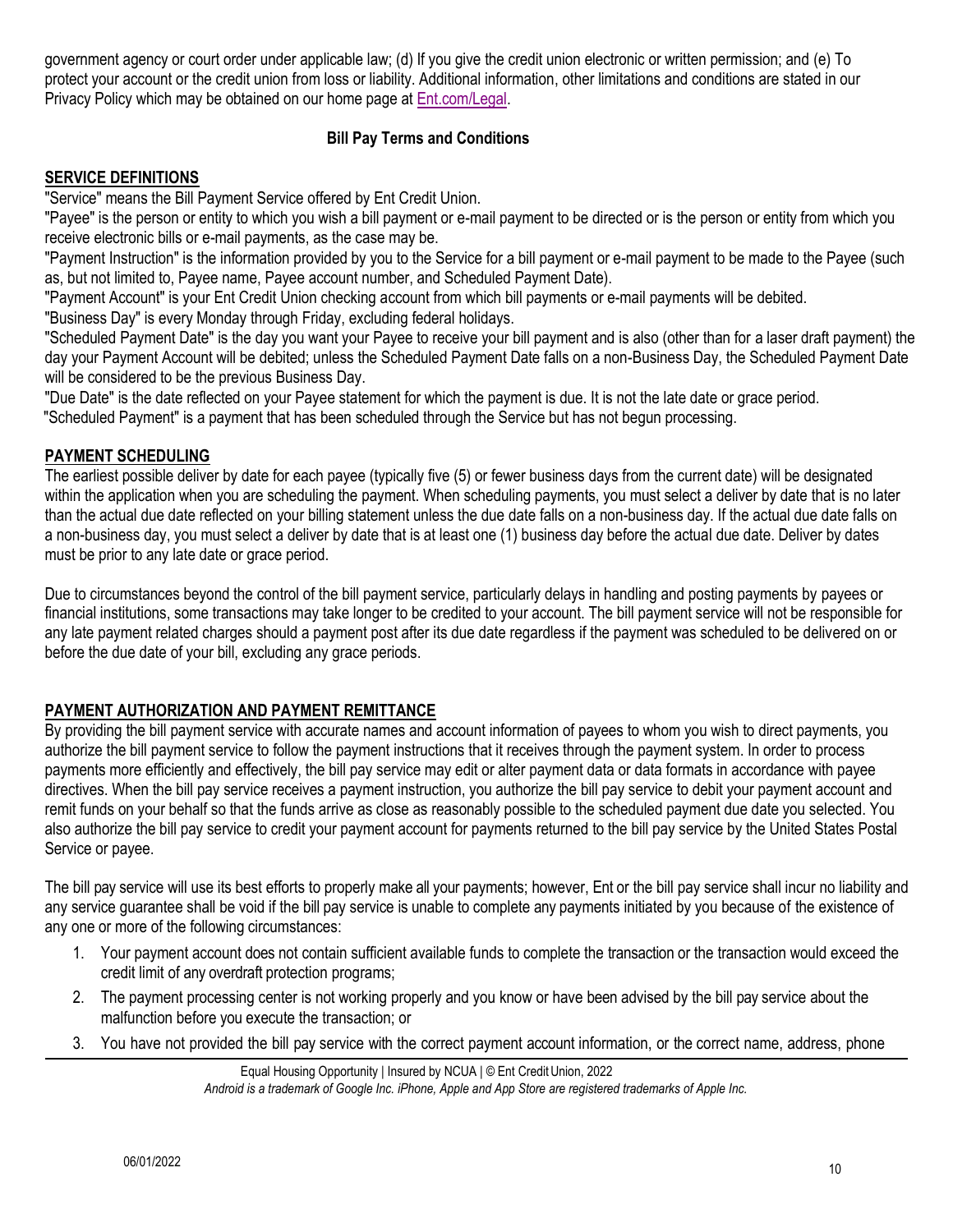number, or account information for the payee; and/or, circumstances beyond the control of the bill pay service (such as, but not limited to, fire, flood, or interference from an outside force) prevent the proper execution of the transaction and the bill pay service has taken reasonable precautions to avoid those circumstances.

## **PAYMENT METHODS**

 The bill pay service reserves the right to select the method in which to remit funds on your behalf to your payee. These payment methods the merchant (payee) may be deducted from your payment account on the scheduled due date or on the date a check is presented for may include, but may not be limited to, an electronic payment, an electronic to check payment, or a laser draft payment. Funds remitted to payment.

#### **PAYMENT CANCELLATION REQUESTS**

You may cancel or edit any scheduled payment (including recurring payments) by following the directions within the application. There is no charge for canceling or editing a scheduled payment. Once the bill pay service has begun processing a payment it cannot be cancelled or edited, therefore a stop payment request must be submitted.

#### **PROHIBITED PAYMENTS**

 the United States or its territories, tax or court ordered payments. You agree not to initiate any payments that would violate federal or There are various types of payments that may be blocked or prohibited by the bill pay service. For example, payments to payees outside of Colorado state laws.

#### **BILL DELIVERY AND PRESENTMENT**

 This feature is for the presentment of electronic bills only and it is your sole responsibility to contact your payees directly if you do not receive your statements. In addition, if you elect to activate one of the bill pay service's electronic bill options, you also agree to the following:

 payee directly. Additionally, it is your responsibility to maintain all usernames and passwords for all electronic payee sites. You also agree Information provided to the payee - The bill pay service is unable to update or change your personal information such as, but not limited to, name, address, phone numbers and email addresses, with the electronic payee. Any changes will need to be made by contacting the not to use someone else's information to gain unauthorized access to another person's bill. The bill pay service may, at the request of the payee, provide to the payee your email address, service address, or other data specifically requested by the payee at the time of activating the electronic bill for that payee, for purposes of the payee informing you about services and/or other billing information.

 billing information. The presentment of your first electronic bill may vary from payee to payee and may take up to sixty (60) days, Activation – Upon activation of the electronic bill feature the bill pay service may notify the payee of your request to receive electronic depending on the billing cycle of each payee. Additionally, the ability to receive a paper copy of your statement(s) is at the sole discretion of the payee. While your electronic bill feature is being activated it is your responsibility to keep your accounts current. Each electronic payee reserves the right to accept or deny your request to receive electronic bills.

Authorization to obtain bill data – Your activation of the electronic bill feature for a payee shall be deemed by us to be your authorization for us to obtain bill data from the payee on your behalf. For some payees, you will be asked to provide us with your username and password for that payee. By providing us with such information, you authorize us to use the information to obtain your billing data.

Notification – The bill pay service will use its best efforts to present all of your electronic bills promptly. It is your responsibility to periodically log in to the bill pay service and check on the delivery of new electronic bills. The time for notification may vary from payee to payee. You are responsible for ensuring timely payment of all bills.

Cancellation of electronic bill notification – The electronic payee reserves the right to cancel the presentment of electronic bills at any time. You may cancel electronic bill presentment at any time. The timeframe for cancellation of your electronic bill presentment may vary from payee to payee. It may take up to sixty (60) days depending on the billing cycle of each payee. The bill pay service will not be responsible for presenting any electronic bills that are already in process at the time of cancellation.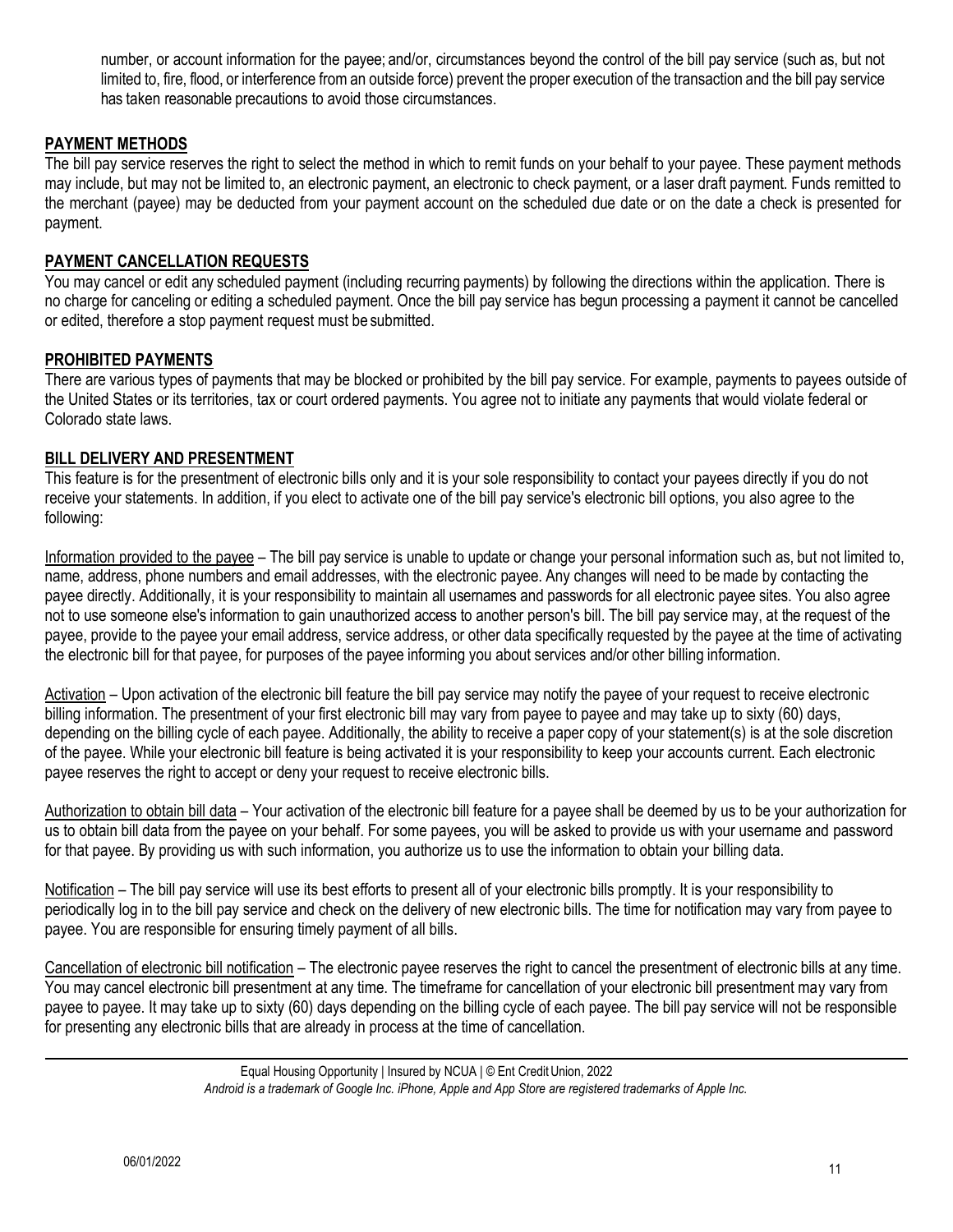Non-delivery of electronic bill(s) – You agree to hold the credit union and bill pay service harmless should the payee fail to deliver your statement(s). You are responsible for ensuring timely payment of all bills. Copies of previously delivered bills must be requested from the payee directly.

 is only responsible for presenting the information we receive from the payee. Any discrepancies or disputes regarding the accuracy of your electronic bill summary or detail must be addressed with the payee directly. This Agreement does not alter your liability or obligations that Accuracy and dispute of electronic bill – The bill pay service is not responsible for the accuracy of your electronic bill(s). The bill pay service currently exist between you and yourpayees.

## **EXCLUSIONS OF WARRANTIES**

 THE SERVICES AND RELATED DOCUMENTATION ARE PROVIDED "AS IS" WITHOUT WARRANTY OF ANY KIND, EITHER EXPRESSED OR IMPLIED, INCLUDING, BUT NOT LIMITED TO, THE IMPLIED WARRANTIES OF MERCHANTABILITY AND FITNESS FOR A PARTICULAR PURPOSE.

## **SERVICE TERMINATION, CANCELLATION, OR SUSPENSION**

The credit union and bill pay service may terminate or suspend service to you at any time. Neither termination nor suspension shall affect your liability or obligations under this Agreement.

# **BILLER LIMITATION**

The credit union or bill pay service reserves the right to refuse to pay any payee to whom you may direct a payment. The credit union or bill pay service will notify you promptly if it decides to refuse to pay a payee designated by you. This notification is not required if you attempt to make an excluded, prohibited or legally blocked payment under this or any agreement you have with the credit union.

# **INFORMATION AUTHORIZATION**

Your enrollment and continued use in the bill pay service may not be fulfilled if the bill pay service cannot verify your identity or other necessary information. Through your enrollment in the bill pay service, you agree that the credit union or the bill pay service reserves the right to request a review of your credit rating at its own expense through an authorized credit bureau. In addition, you agree that the credit union or bill pay service is authorized to obtain financial information regarding your account from a payee or your financial institution (for example, to resolve payment posting problems or for account ownership verification).

## **Electronic Document Delivery and Signature Consent**

## **SCOPE OF YOUR CONSENT**

 in place of written paper documents and ink signatures; consent to execute the Electronic Document Delivery and processes electronically Signature Consent; are able to download and review files in Adobe Reader; have an account with an Internet service provider; are able to By clicking on an Agree, Consent, Submit or Yes button, you are expressly accepting, consenting and confirming using "Electronic Document Delivery" and "Electronic Signatures" as those terms are defined in the Electronic Signatures in Global and National Commerce Act ("E-SIGN"). You further agree you have the authority to and do consent to use Electronic Document Delivery and Electronic Signatures and understand that these Electronic Document Delivery will govern your account; are able to view this Electronic Document Delivery and send email and receive email with hyperlinks to Web sites; are accepting this Electronic Document Delivery and Signature Consent with your legally binding signature just as if you had executed this disclosure on paper; and this Electronic Document Delivery and Signature Consent is in a form you can print and keep for reference. Your acceptance of this Agreement on one access device constitutes your acceptance on all access devices.

Your continued use of online and electronic services on any access device is your reaffirmation of this Agreement.

## **WITHDRAWING CONSENT**

You may withdraw your consent at any time by canceling this electronic transaction or process and selecting an alternative option. You may withdraw consent by contacting us at (719) 574-1100 or 800-525-9623.